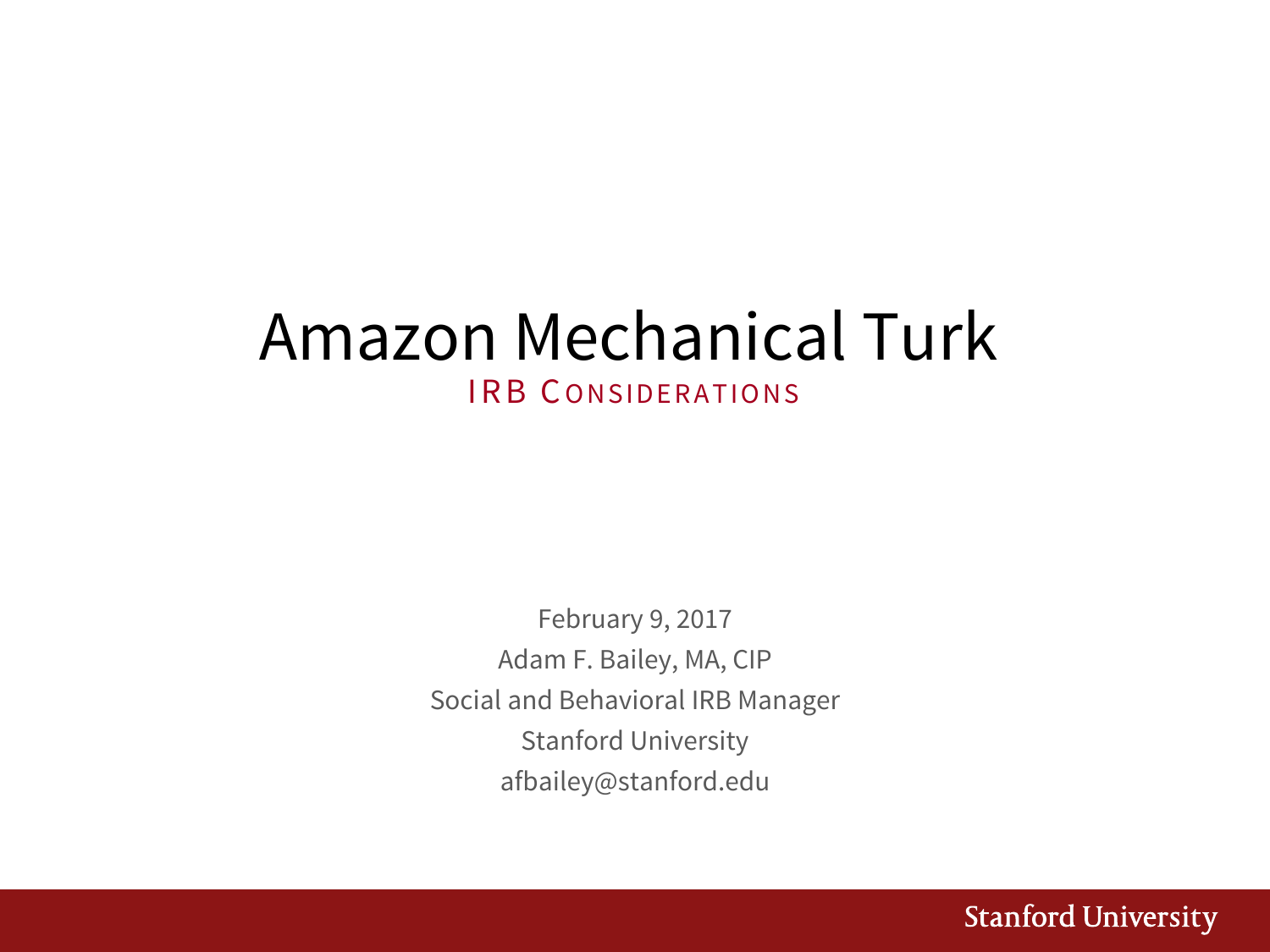## "The Mechanical Turk" chess playing automaton

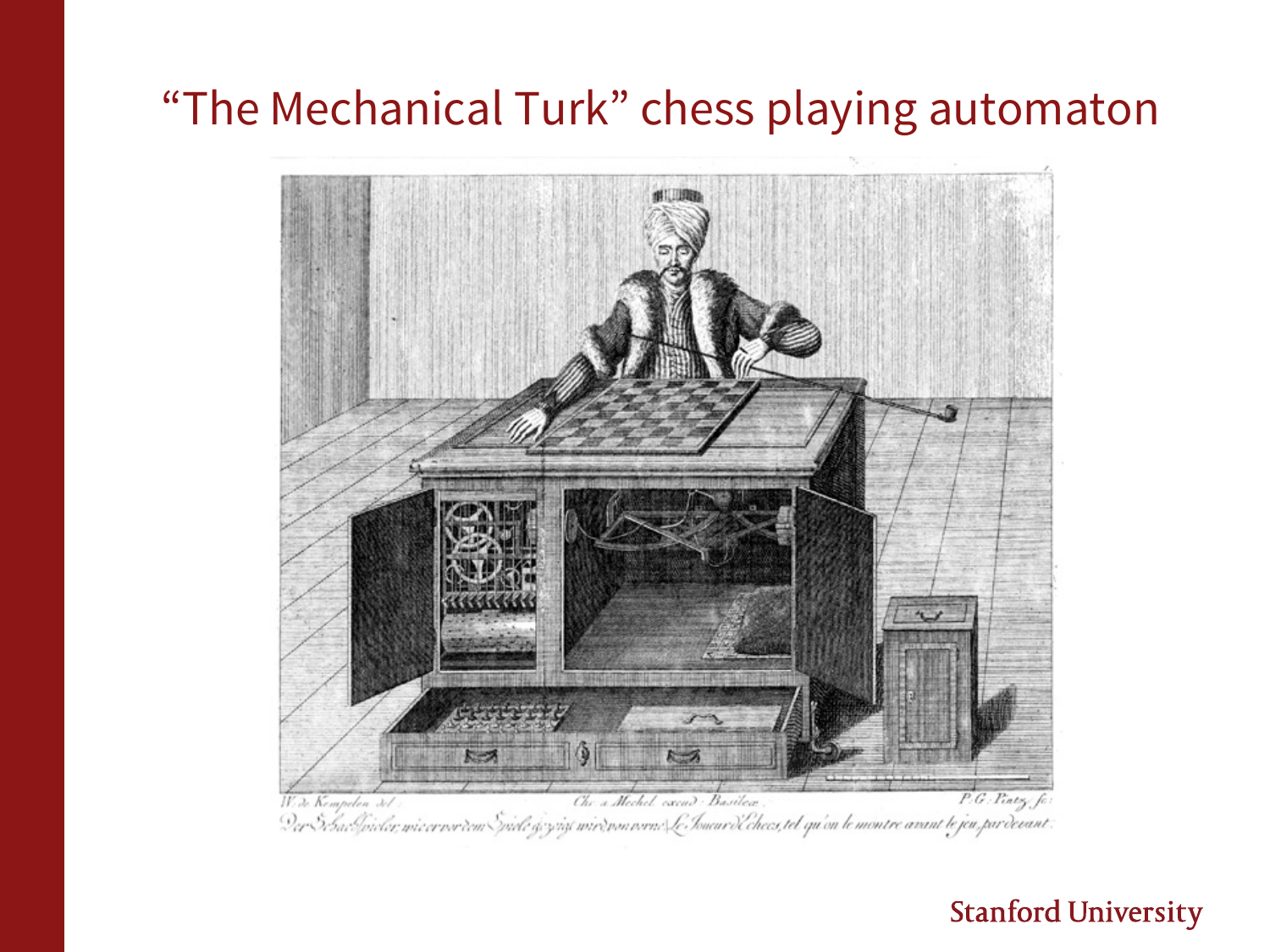# **HITs** Human Intelligence Tasks

## **Workers**

## People who complete HITs

# **Requesters** Post HITs for workers to complete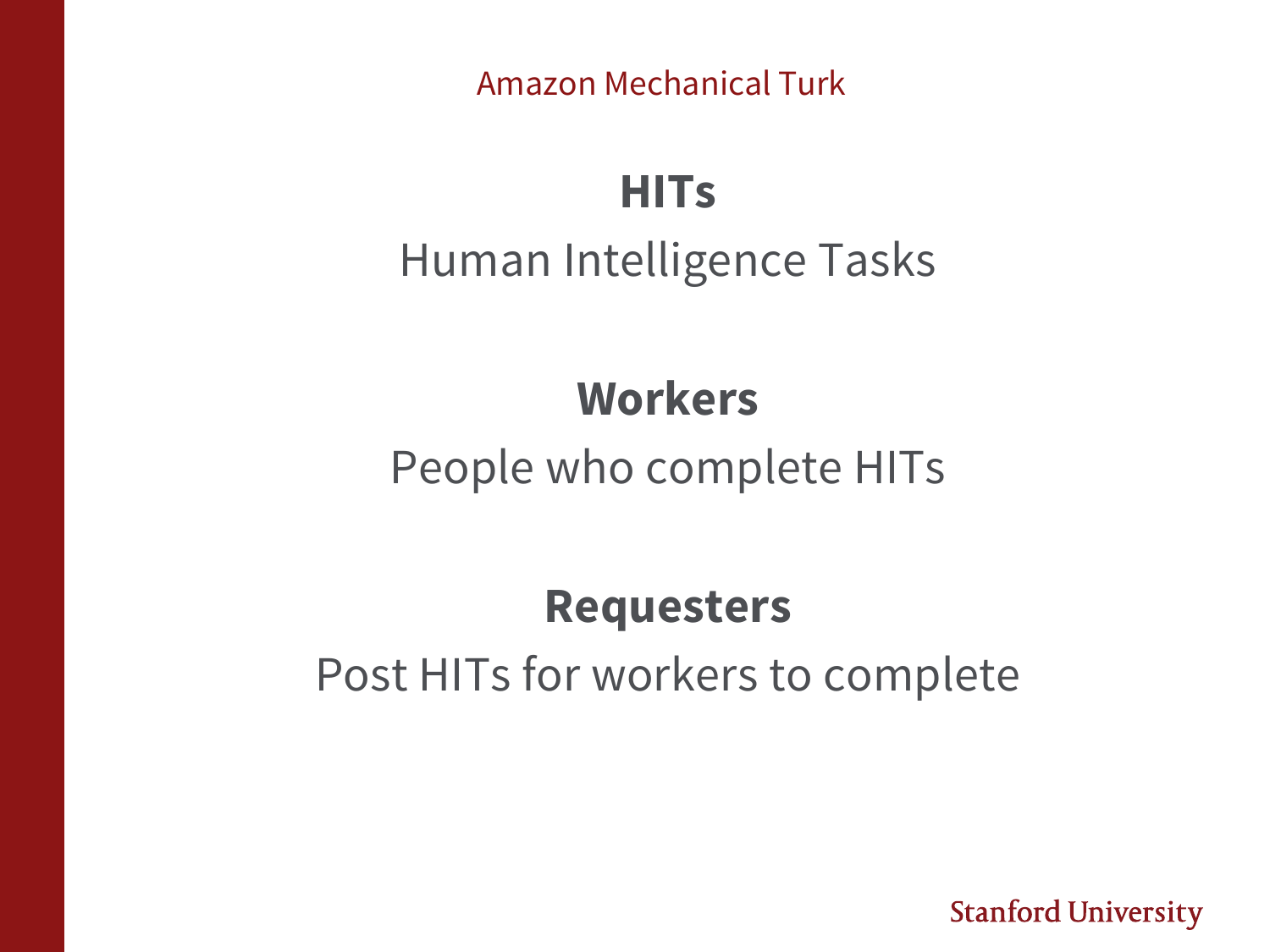- Workers are paid small sums of money for each task they complete
- Typical pay ranges from a few cents to a few dollars
- Depends on task complexity and length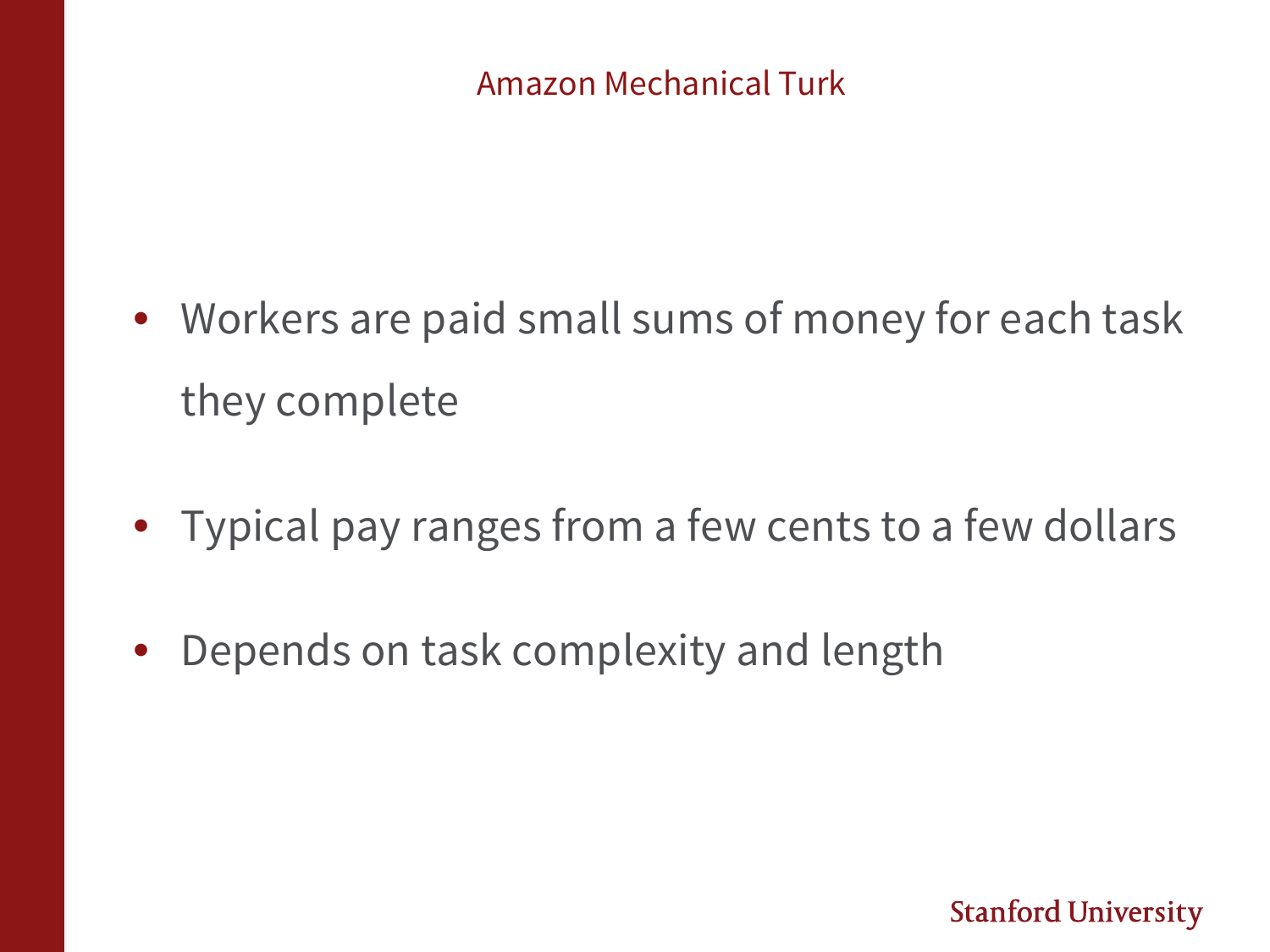- mTurk was designed as a crowdsourcing platform for business – not a research platform
- This makes mTurk unique among online survey platforms
- Leads to unique challenges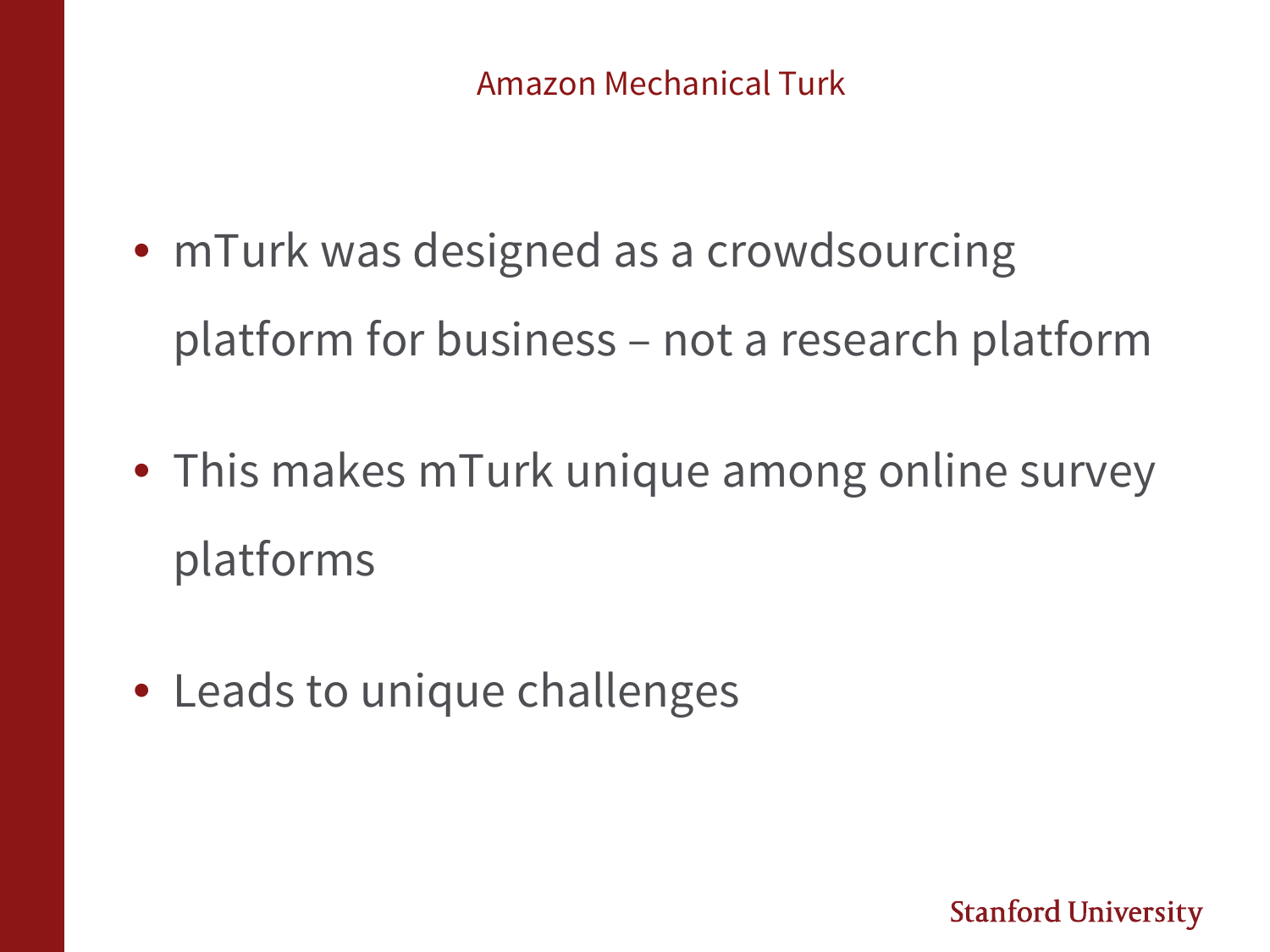- Academic researchers have widely adopted mTurk as a research platform
- Easy, cheap way to recruit large numbers of subjects quickly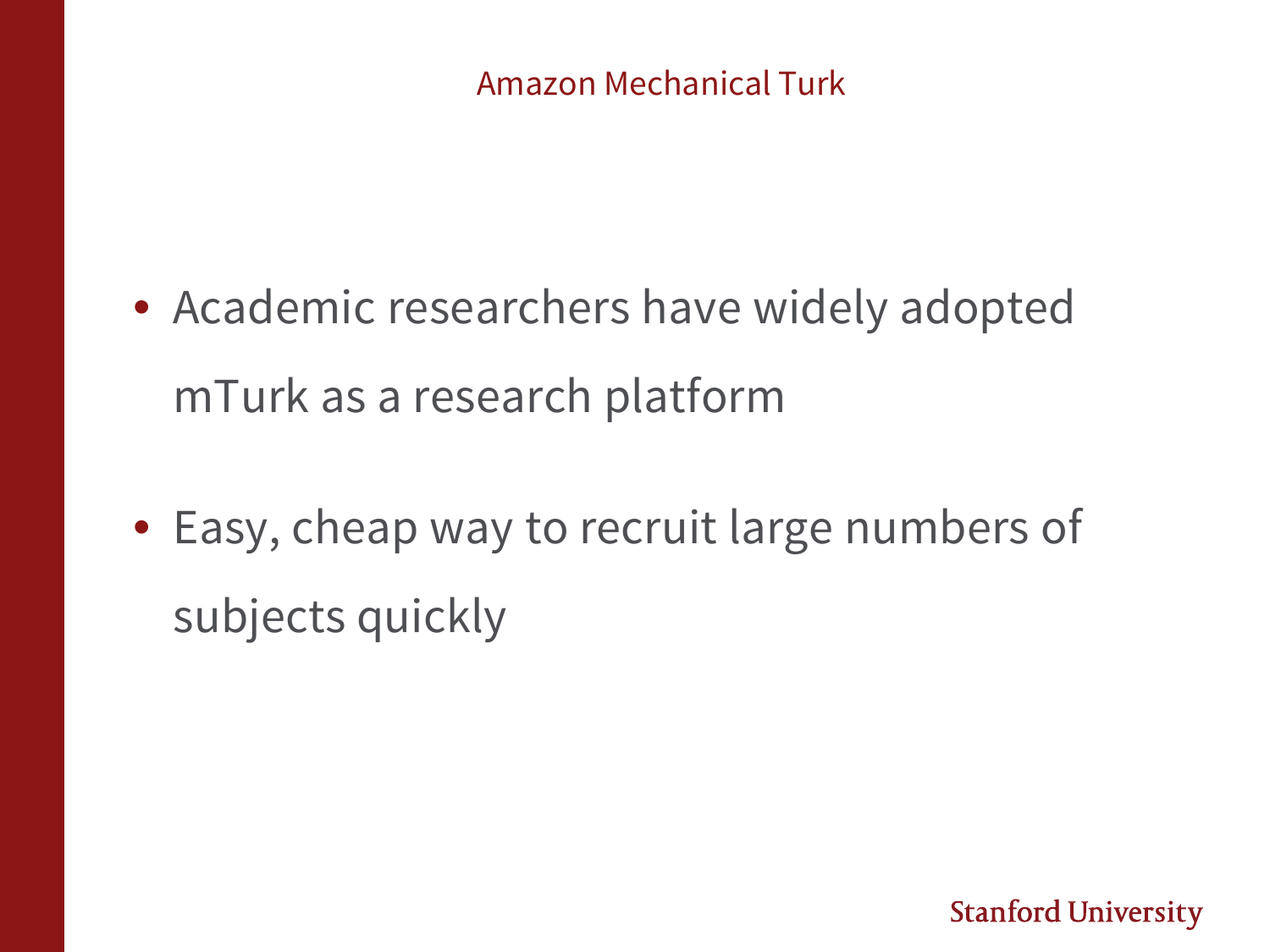Who are mTurk workers?

## Pew Research survey of US mTurk workers in February 2016 N=3,370

51% Male, 49% Female

88% under the age of 50, 41% under 30

77% white, non-Hispanic

51% have a college degree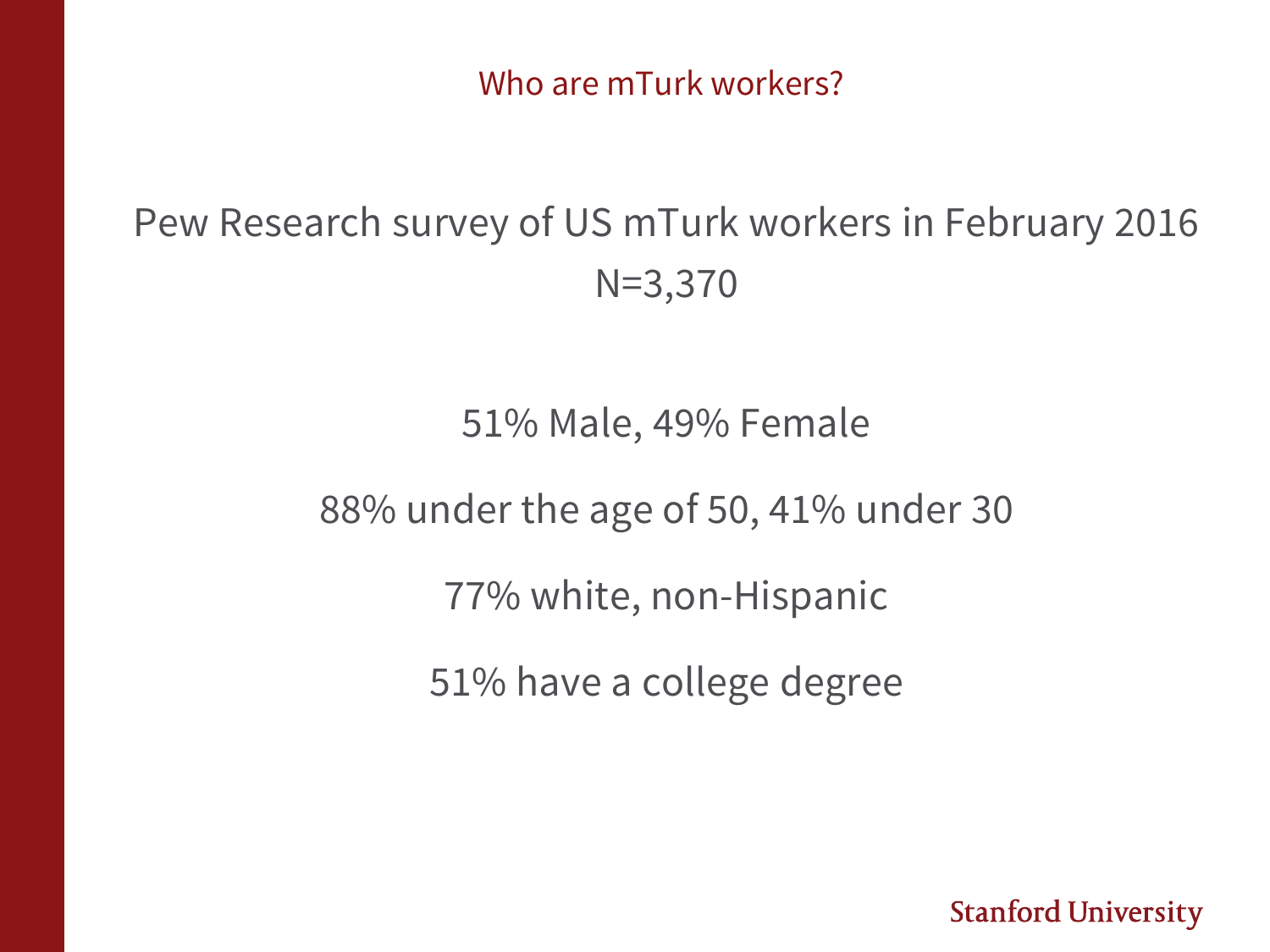#### How often do Turkers work on mTurk?



Source: Pew Research report "Research in the Crowdsourcing Age"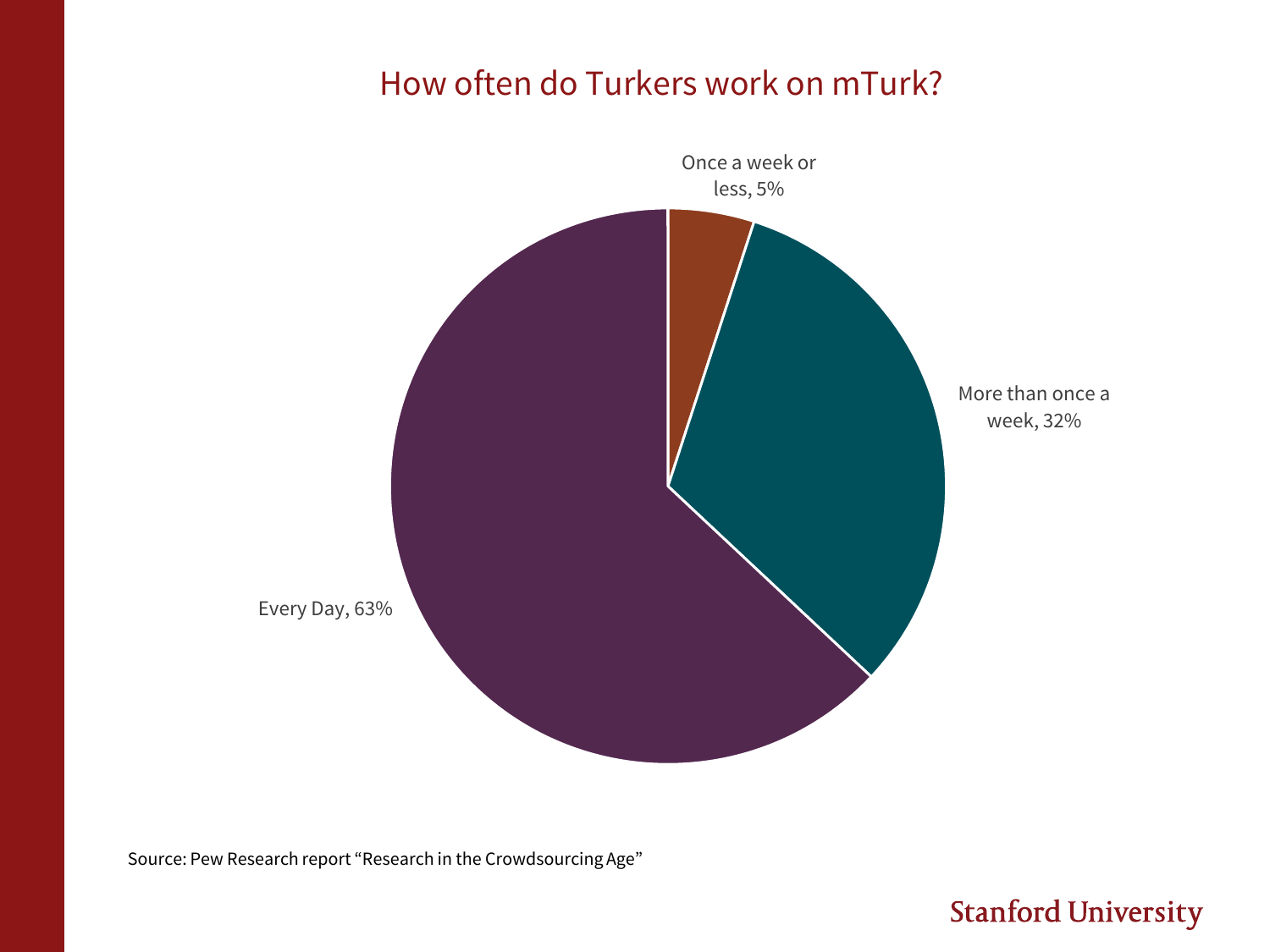

#### **Ethical and regulatory concerns with mTurk as a research platform**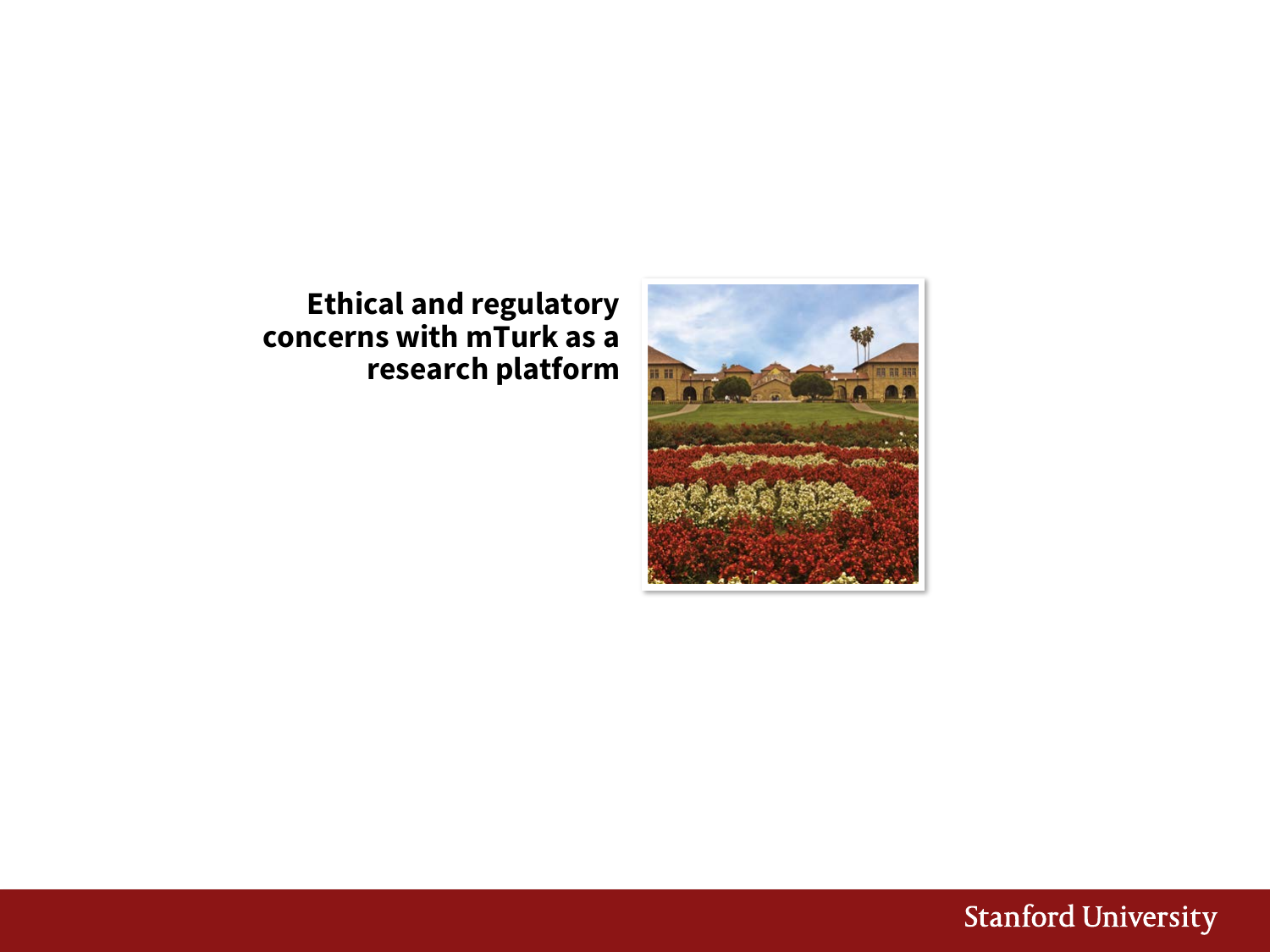#### mTurk Ethical Concerns

- Low pay is the norm
- Asking workers for identifiable information violates Participation Agreement
- Steep learning curve for new requesters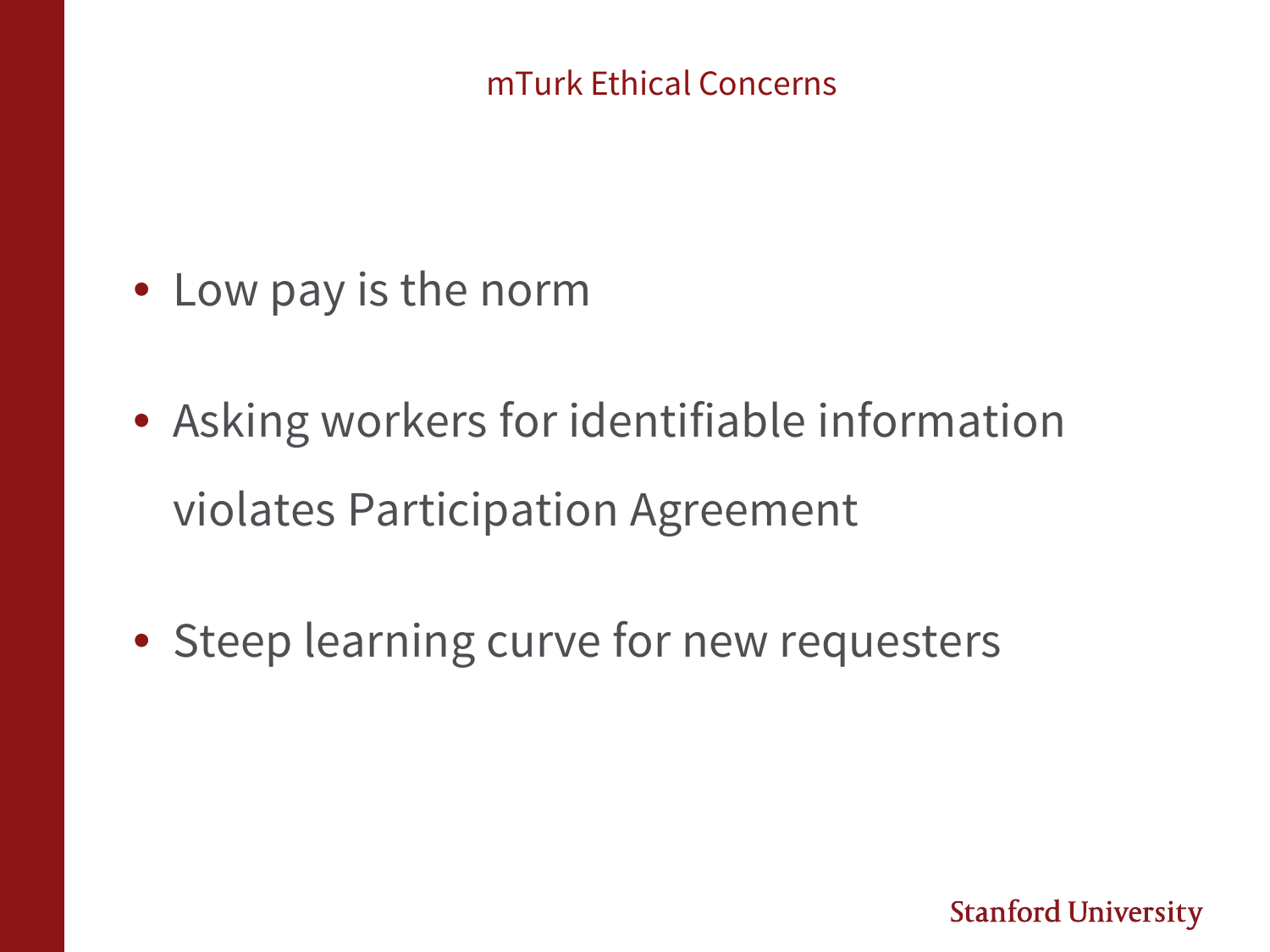#### Turkers' Hourly Pay



Source: Pew Research report "Research in the Crowdsourcing Age"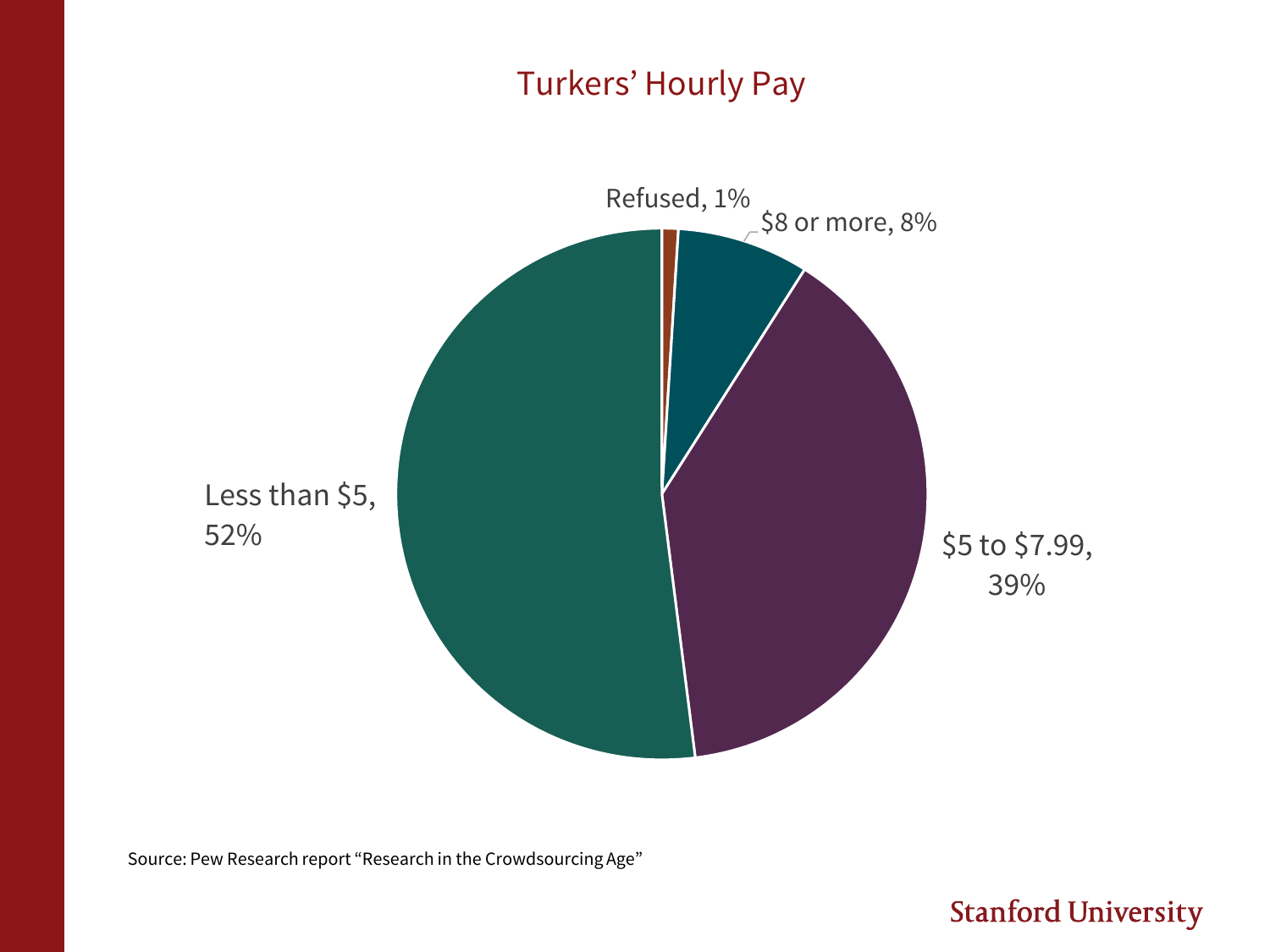#### mTurk Worker IDs

- All mTurk workers have a "Worker ID" that is supposed to be anonymous
	- In reality, worker IDs are not anonymous
	- A worker's Amazon.com profile can be accessed via:

# www.amazon.com/gp/profile/[worker ID]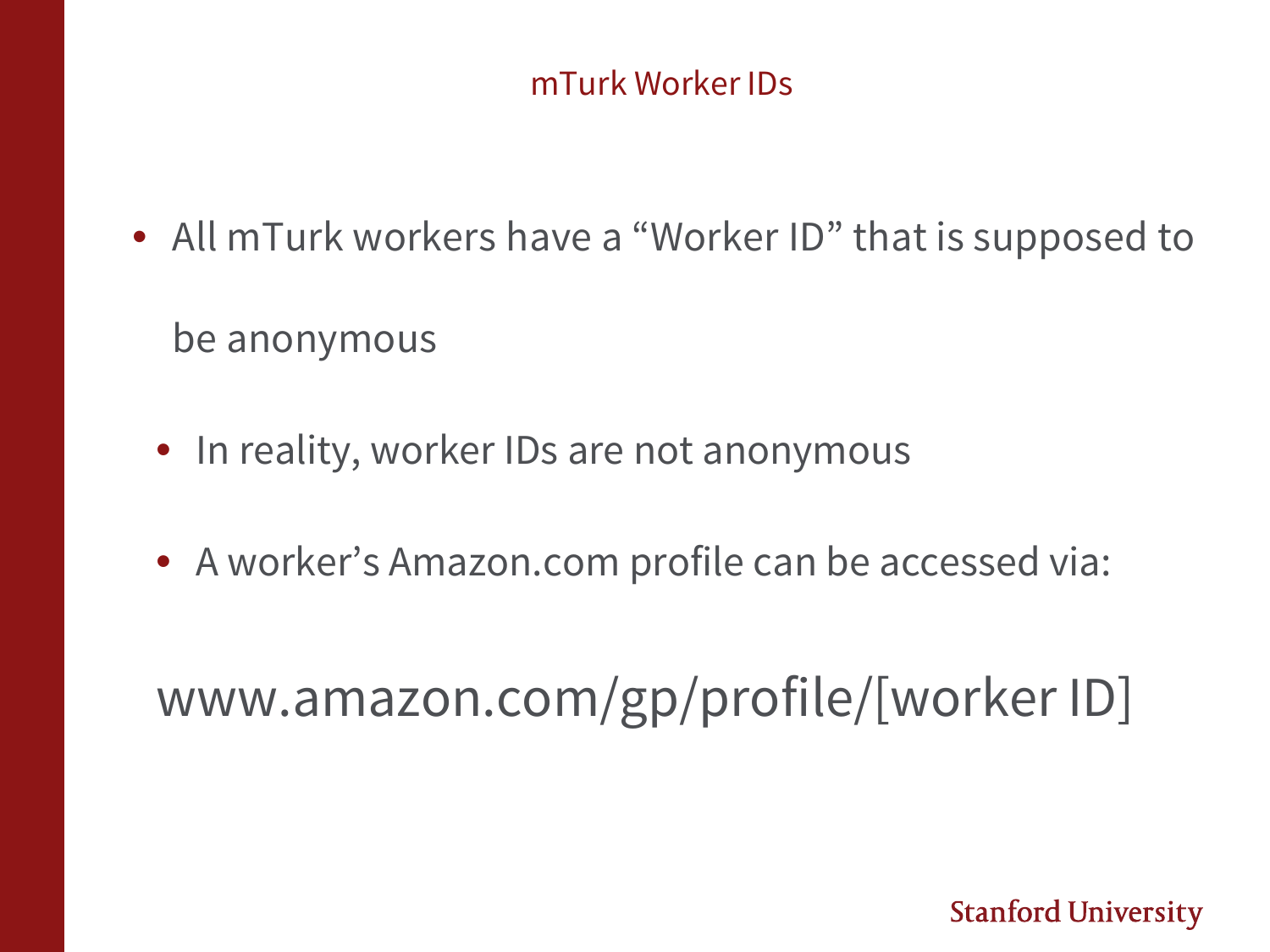Steep Learning Curve

- It's difficult to fully understand mTurk worker culture
	- Dynamo worker collective can help
- Easy to underestimate how serious workers are
	- Due in part to low pay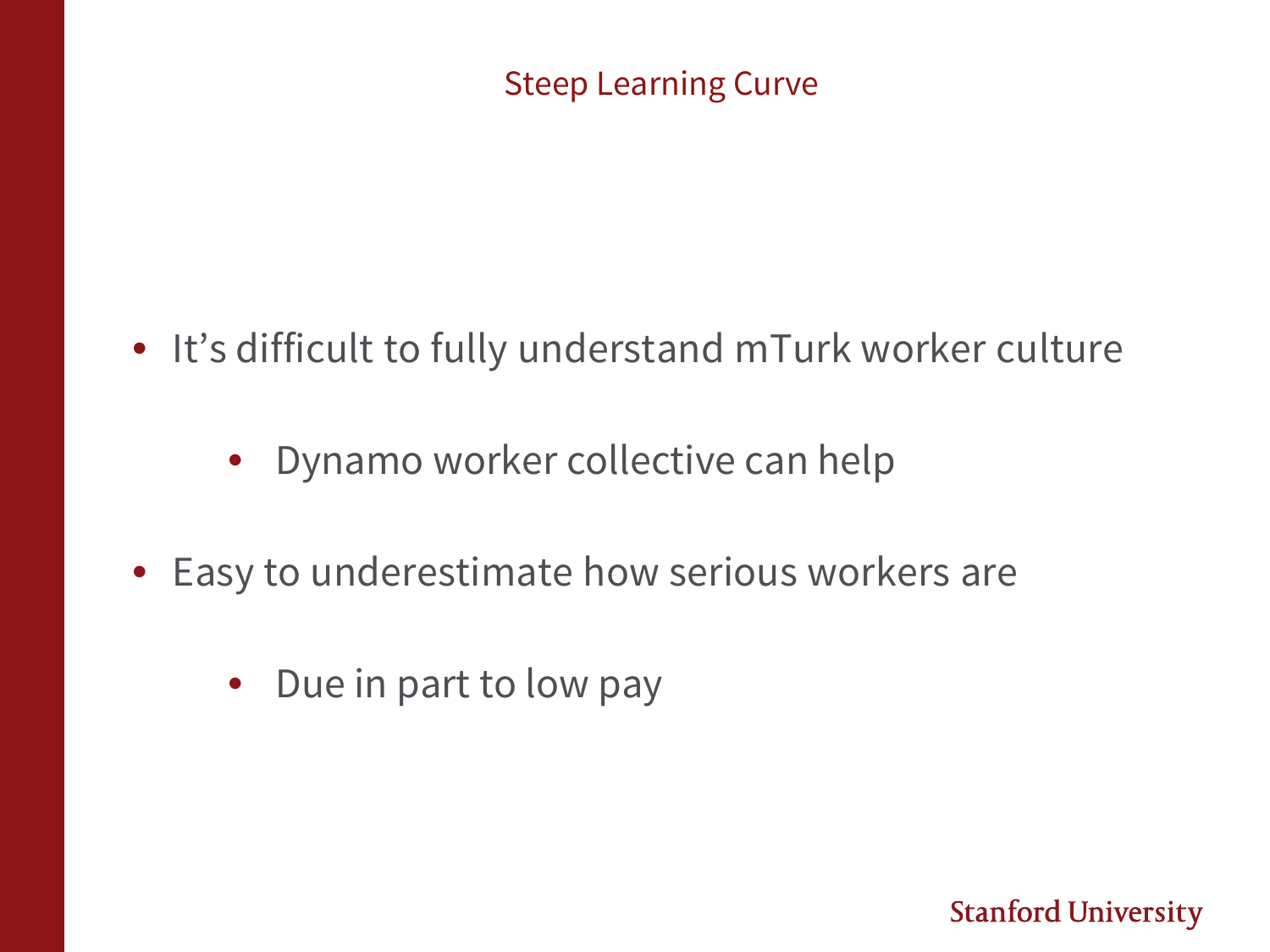# **Workers are VERY serious about mTurk**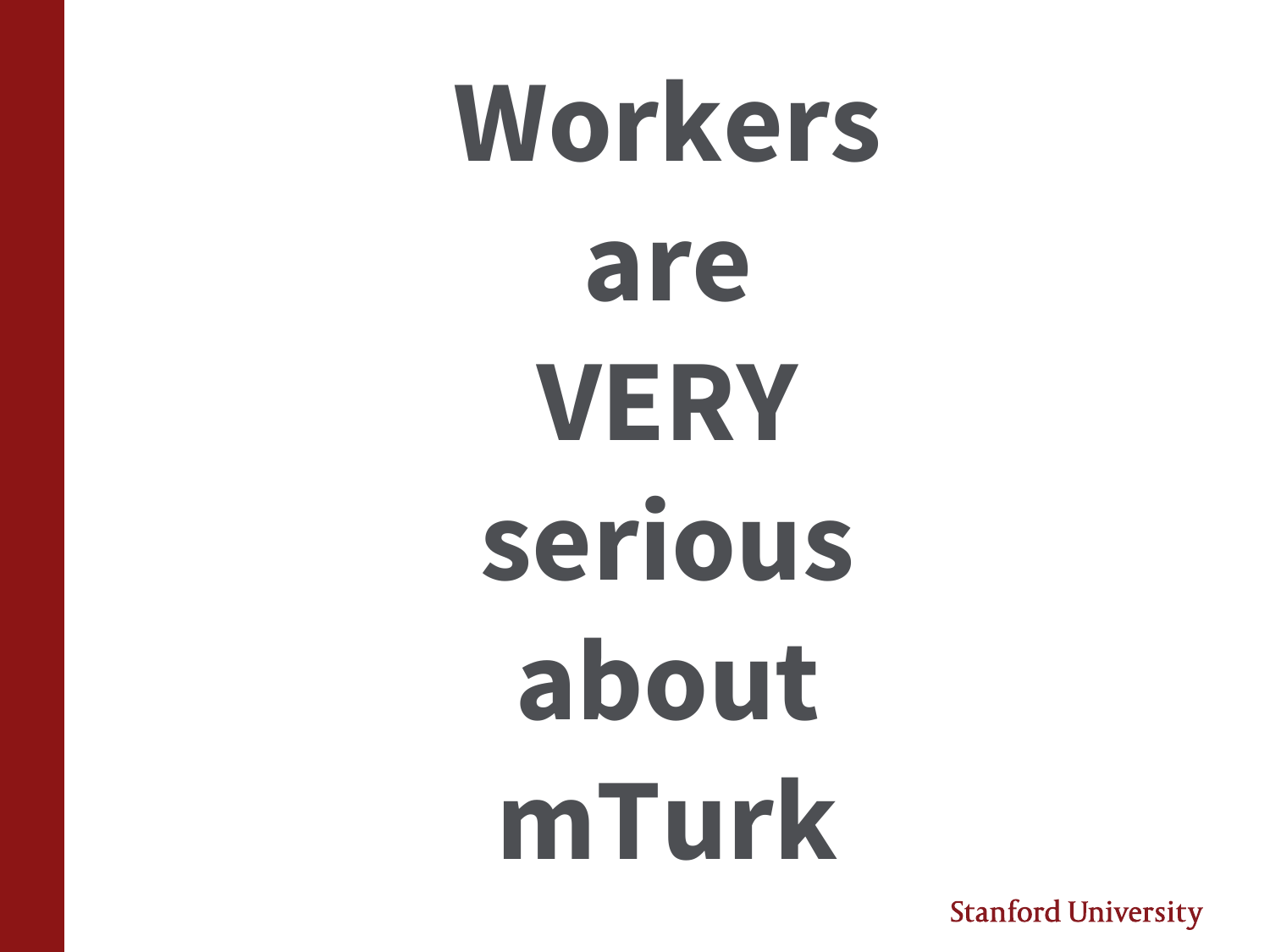## mTurk Regulatory Concerns

- Requiring workers to complete all tasks in order to get paid
- Impossible to know if a subject is under 18 years old
- Waiver of Documentation is required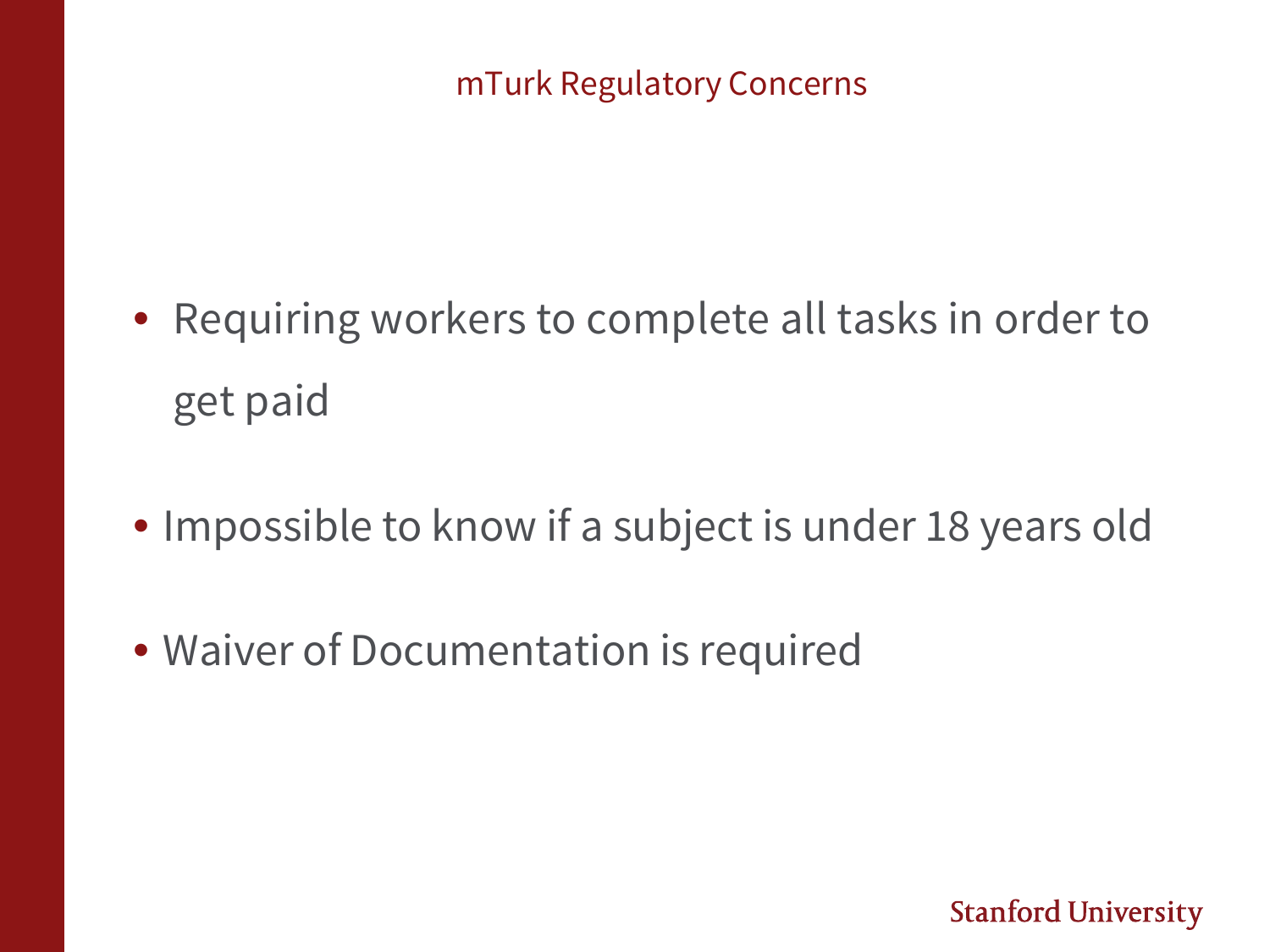#### **Common complaints to the IRB from mTurk workers**



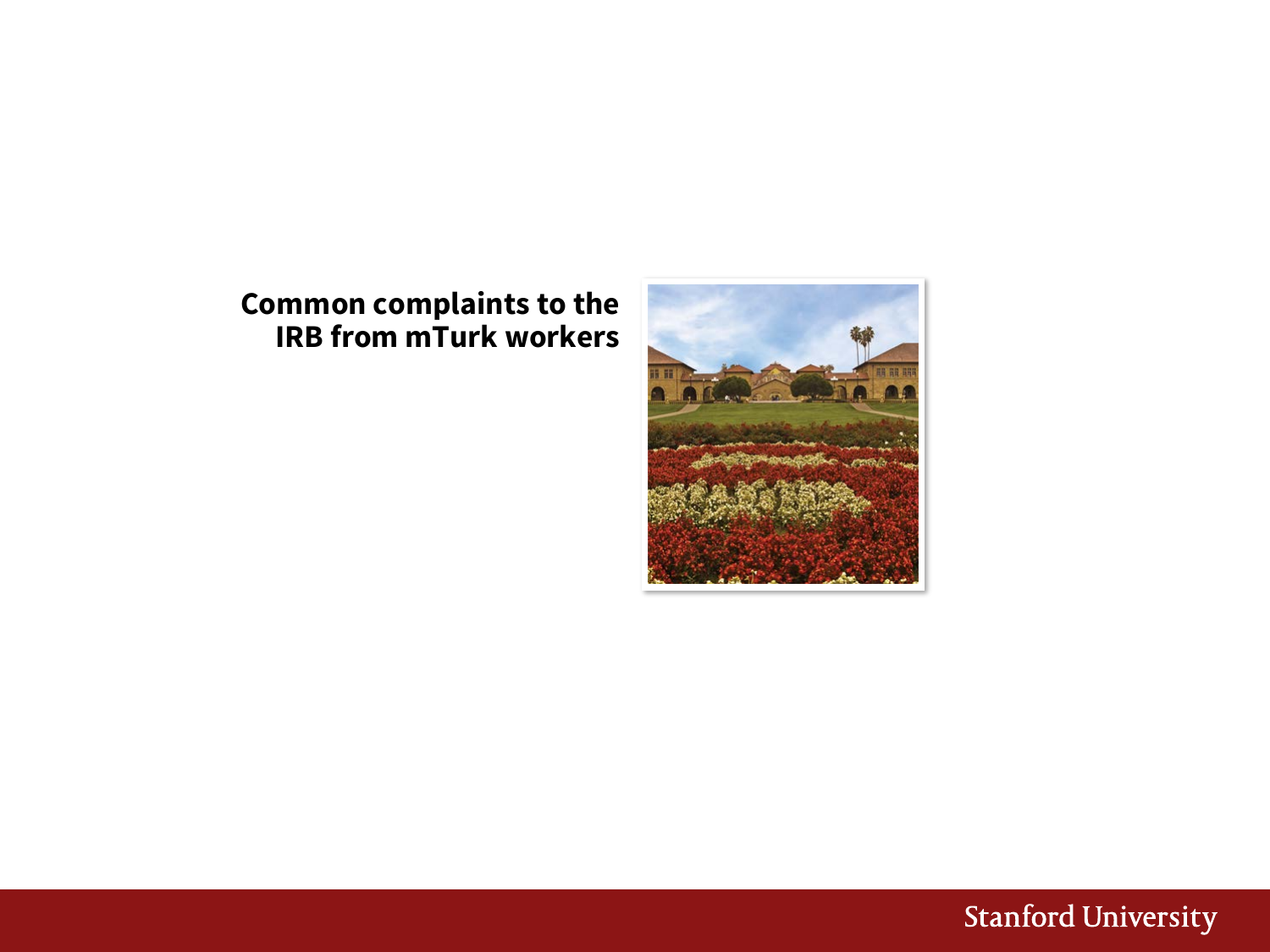#### Common Complaints to the IRB

- Our IRB receives more complaints from mTurk workers than from any other research population
	- Complaints tend to be very detailed
	- Workers are very persistent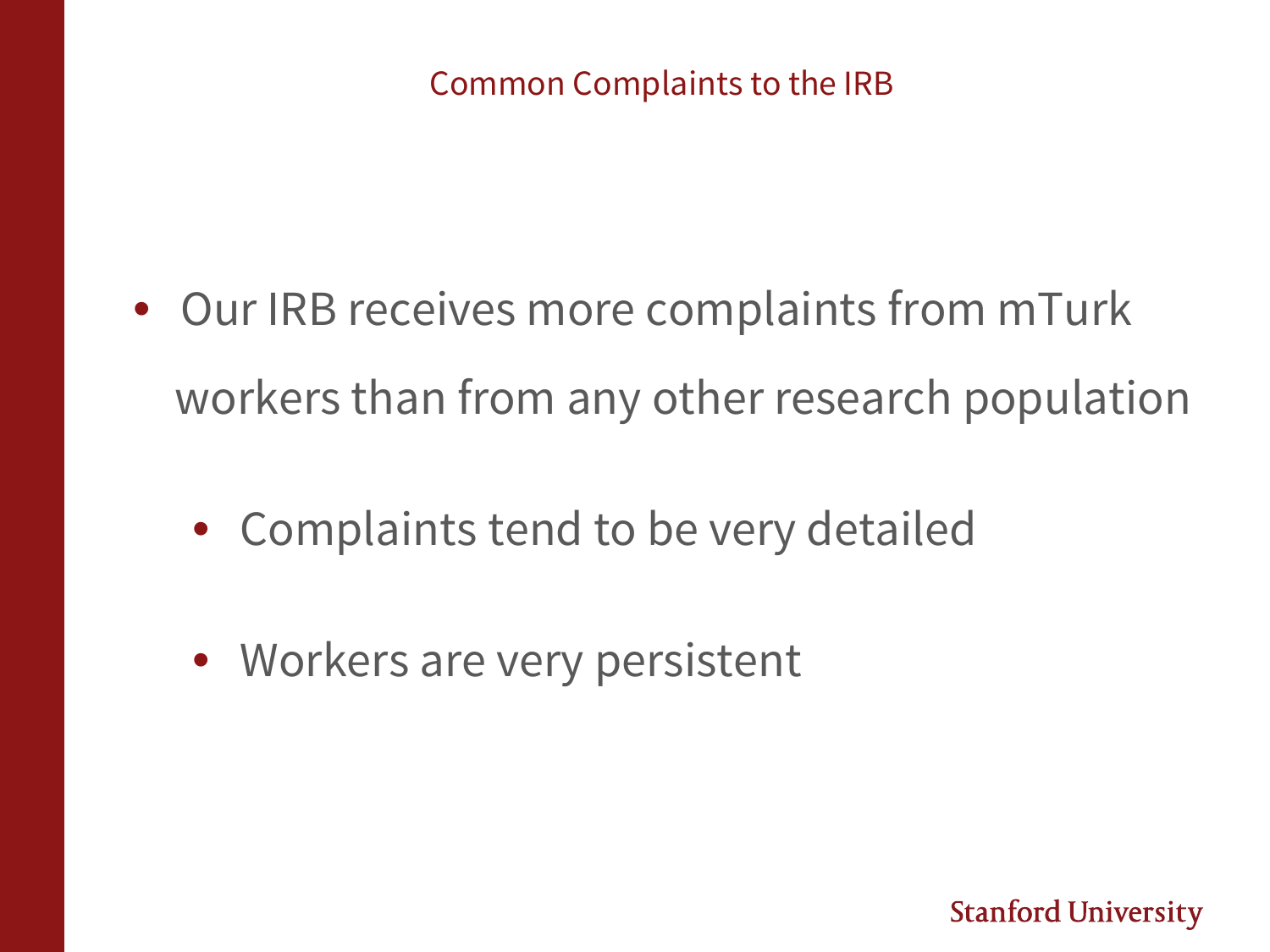#### Common Complaints to the IRB

- Most common complaint type is a HIT rejection
	- Workers do not get paid if a requester rejects their HIT
	- Rejection lowers the worker's HIT acceptance rate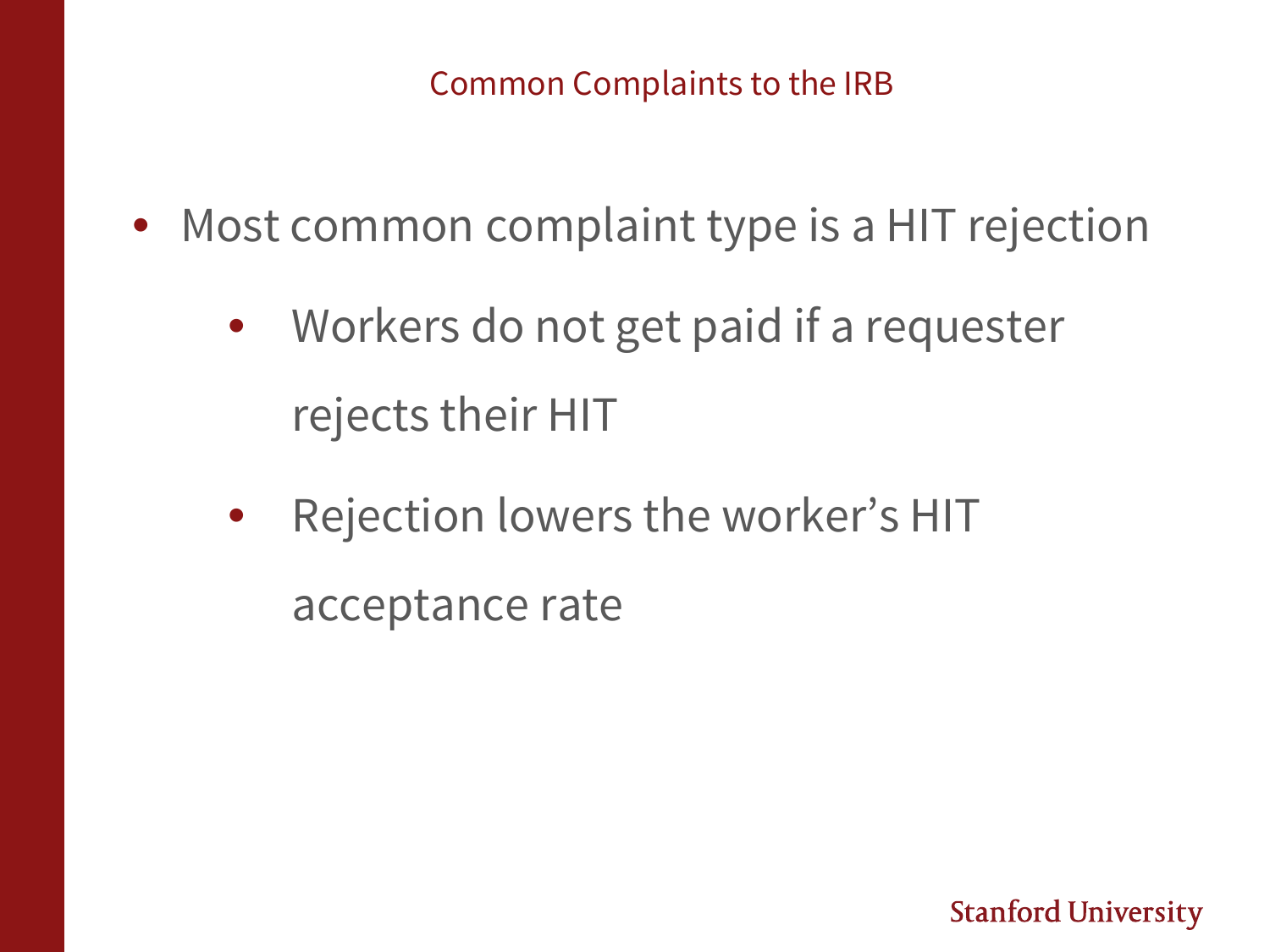### Sample Complaint #1

- HIT rejection
- Task was a 50-minute survey that paid \$5
- HIT rejected due to not checking a box on consent form
- Three similar complaints about this study
- I advised researcher to accept all HITs, pay the subjects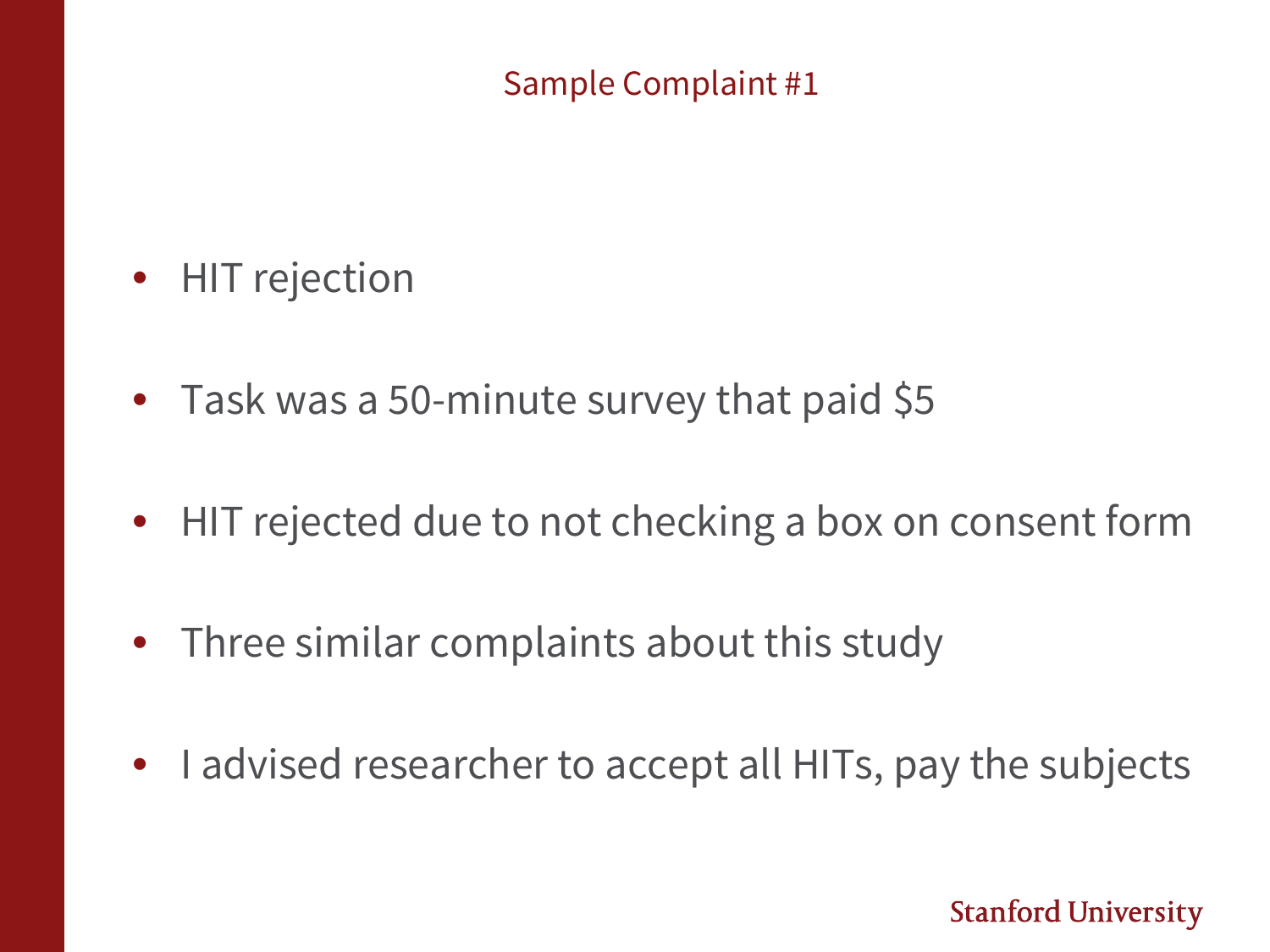## Sample Complaint #2

- HIT rejection
- Photo/text matching task
- Researcher believed subject wrote a computer script to complete the task quickly many times
- Subject began harassing researcher and the IRB
- I advised researcher to:
	- Accept the HITs
	- Pay the subject
	- Throw out their data